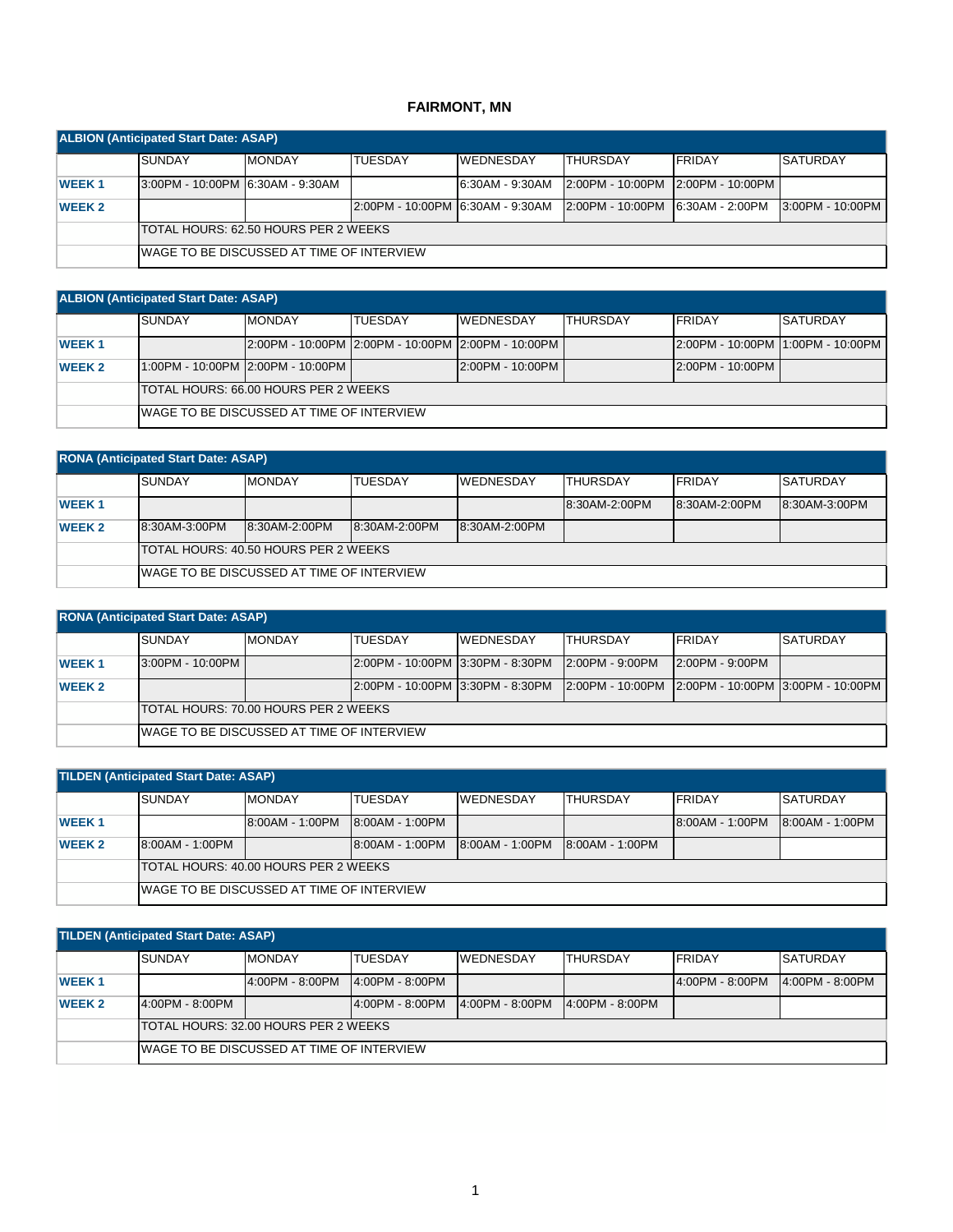| <b>TILDEN (Anticipated Start Date: ASAP)</b> |                                       |                                            |                                                      |                  |           |                |                                       |  |  |  |
|----------------------------------------------|---------------------------------------|--------------------------------------------|------------------------------------------------------|------------------|-----------|----------------|---------------------------------------|--|--|--|
|                                              | <b>SUNDAY</b>                         | <b>MONDAY</b>                              | <b>TUESDAY</b>                                       | <b>WEDNESDAY</b> | ITHURSDAY | <b>IFRIDAY</b> | <b>SATURDAY</b>                       |  |  |  |
| <b>WEEK1</b>                                 |                                       |                                            | l2:00PM - 10:30PM l2:00PM - 10:30PM                  |                  |           |                | l2:00PM - 10:30PM l2:30PM - 10:30PM l |  |  |  |
| <b>WEEK 2</b>                                | 2:30PM - 10:30PM                      |                                            | 2:00PM - 10:30PM I2:00PM - 10:30PM I2:00PM - 10:30PM |                  |           |                |                                       |  |  |  |
|                                              | ITOTAL HOURS: 67.00 HOURS PER 2 WEEKS |                                            |                                                      |                  |           |                |                                       |  |  |  |
|                                              |                                       | IWAGE TO BE DISCUSSED AT TIME OF INTERVIEW |                                                      |                  |           |                |                                       |  |  |  |

| <b>OAK RIDGE ROAD (Anticipated Start Date: ASAP)</b> |                                       |                                            |                |                  |                 |               |                 |  |  |  |  |
|------------------------------------------------------|---------------------------------------|--------------------------------------------|----------------|------------------|-----------------|---------------|-----------------|--|--|--|--|
|                                                      | <b>SUNDAY</b>                         | <b>MONDAY</b>                              | <b>TUESDAY</b> | <b>WEDNESDAY</b> | <b>THURSDAY</b> | <b>FRIDAY</b> | <b>SATURDAY</b> |  |  |  |  |
| <b>WEEK1</b>                                         |                                       | 12:00PM-5:00PM                             |                |                  |                 | 4:00PM-9:00PM | 13:00PM-10:30PM |  |  |  |  |
| <b>WEEK 2</b>                                        | 3:00PM-10:30PM                        | 12:00PM-5:00PM                             |                |                  |                 | 4:00PM-9:00PM |                 |  |  |  |  |
|                                                      | ITOTAL HOURS: 35.00 HOURS PER 2 WEEKS |                                            |                |                  |                 |               |                 |  |  |  |  |
|                                                      |                                       | IWAGE TO BE DISCUSSED AT TIME OF INTERVIEW |                |                  |                 |               |                 |  |  |  |  |

| <b>GOLDFINCH (Anticipated Start Date: ASAP)</b> |                                            |                                                                         |                |                  |                                   |               |                  |  |  |  |
|-------------------------------------------------|--------------------------------------------|-------------------------------------------------------------------------|----------------|------------------|-----------------------------------|---------------|------------------|--|--|--|
|                                                 | <b>SUNDAY</b>                              | <b>MONDAY</b>                                                           | <b>TUESDAY</b> | <b>WEDNESDAY</b> | <b>THURSDAY</b>                   | <b>FRIDAY</b> | <b>SATURDAY</b>  |  |  |  |
| <b>WEEK1</b>                                    | 3:00PM - 10:00PM 3:00PM - 10:00PM          |                                                                         |                |                  | 3:00PM - 10:00PM 3:00PM - 10:00PM |               |                  |  |  |  |
| <b>WEEK 2</b>                                   |                                            | 13:00PM - 10:00PM 13:00PM - 10:00PM 13:00PM - 10:00PM 13:00PM - 10:00PM |                |                  |                                   |               | 3:00PM - 10:00PM |  |  |  |
|                                                 | TOTAL HOURS: 63.00 HOURS PER 2 WEEKS       |                                                                         |                |                  |                                   |               |                  |  |  |  |
|                                                 | IWAGE TO BE DISCUSSED AT TIME OF INTERVIEW |                                                                         |                |                  |                                   |               |                  |  |  |  |

| <b>GOLDFINCH (Anticipated Start Date: ASAP)</b> |                                            |               |                |                                   |                 |                  |                  |  |  |  |
|-------------------------------------------------|--------------------------------------------|---------------|----------------|-----------------------------------|-----------------|------------------|------------------|--|--|--|
|                                                 | <b>SUNDAY</b>                              | <b>MONDAY</b> | <b>TUESDAY</b> | <b>WEDNESDAY</b>                  | <b>THURSDAY</b> | <b>FRIDAY</b>    | <b>SATURDAY</b>  |  |  |  |
| <b>WEEK1</b>                                    |                                            |               |                | 3:00PM - 10:00PM 3:00PM - 10:00PM |                 |                  | 3:00PM - 10:00PM |  |  |  |
| <b>WEEK 2</b>                                   | 3:00PM - 10:00PM                           |               |                |                                   |                 | 3:00PM - 10:00PM |                  |  |  |  |
|                                                 | TOTAL HOURS: 35.00 HOURS PER 2 WEEKS       |               |                |                                   |                 |                  |                  |  |  |  |
|                                                 | IWAGE TO BE DISCUSSED AT TIME OF INTERVIEW |               |                |                                   |                 |                  |                  |  |  |  |

| <b>GOLDFINCH (Anticipated Start Date: ASAP)</b> |                                              |                                            |                |                                     |                 |                |                                     |  |  |  |
|-------------------------------------------------|----------------------------------------------|--------------------------------------------|----------------|-------------------------------------|-----------------|----------------|-------------------------------------|--|--|--|
|                                                 | <b>ISUNDAY</b>                               | <b>MONDAY</b>                              | <b>TUESDAY</b> | <b>IWEDNESDAY</b>                   | <b>THURSDAY</b> | <b>IFRIDAY</b> | <b>SATURDAY</b>                     |  |  |  |
| <b>WEEK1</b>                                    | 10:00PM - 8:00AM                             |                                            |                | 10:00PM - 8:00AM   10:00PM - 8:00AM |                 |                |                                     |  |  |  |
| <b>WEEK 2</b>                                   |                                              | 10:00PM - 8:00AM 10:00PM - 8:00AM          |                |                                     |                 |                | 10:00PM - 8:00AM   10:00PM - 8:00AM |  |  |  |
|                                                 | <b>ITOTAL HOURS: 70.00 HOURS PER 2 WEEKS</b> |                                            |                |                                     |                 |                |                                     |  |  |  |
|                                                 |                                              | IWAGE TO BE DISCUSSED AT TIME OF INTERVIEW |                |                                     |                 |                |                                     |  |  |  |

| <b>HOLLAND (Anticipated Start Date: ASAP)</b> |                                                   |                  |                |                  |                 |                   |                   |  |  |  |  |  |
|-----------------------------------------------|---------------------------------------------------|------------------|----------------|------------------|-----------------|-------------------|-------------------|--|--|--|--|--|
|                                               | <b>SUNDAY</b>                                     | <b>MONDAY</b>    | <b>TUESDAY</b> | <b>WEDNESDAY</b> | <b>THURSDAY</b> | <b>IFRIDAY</b>    | <b>SATURDAY</b>   |  |  |  |  |  |
| <b>WEEK1</b>                                  | 3:00PM - 10:00PM 4:00PM - 10:00PM                 |                  |                |                  |                 | $4:00PM - 8:30PM$ |                   |  |  |  |  |  |
| <b>WEEK 2</b>                                 |                                                   | 4:00PM - 10:00PM |                |                  |                 | $4:00PM - 8:30PM$ | 13:00PM - 10:00PM |  |  |  |  |  |
|                                               | ITOTAL HOURS: 35.00 HOURS PER 2 WEEKS             |                  |                |                  |                 |                   |                   |  |  |  |  |  |
|                                               | <b>IWAGE TO BE DISCUSSED AT TIME OF INTERVIEW</b> |                  |                |                  |                 |                   |                   |  |  |  |  |  |